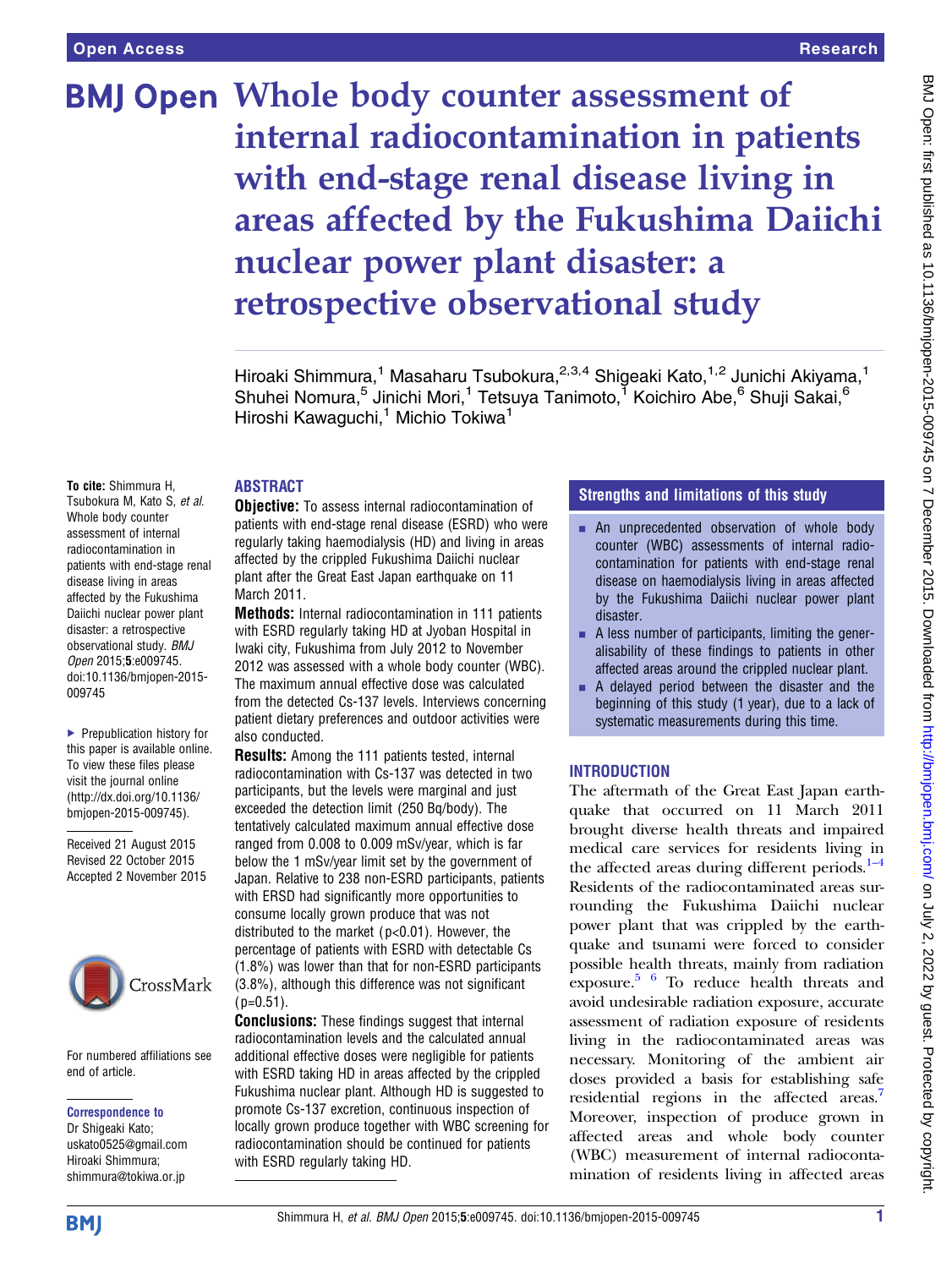were performed to ensure that their annual effective dose from internal radiation exposure was below governmental limits.<sup>8</sup>

Our series of studies revealed that internal radiation exposure was marginal in the aftermath of the nuclear incident and that for nearly all examinees the doses from internal radiation exposure were far below the government-allowed limit  $(1 \text{ mSv/year})$ . <sup>9–[12](#page-4-0)</sup> However, a small percentage  $(1-2\%)$  of the examinees did show detectable internal radiocesium (Cs; Cs-134 and Cs-137) contamination within 1 year of the incident, and even beyond 1 year Cs-137 could still be detected in a few individuals.[13 14](#page-4-0) This radiocontamination could presumably be attributed to the intake of contaminated, locally grown produce that did not undergo radiation inspection. The findings from these studies clearly suggest that internal radiation exposure is manageable for residents living in radiocontaminated areas, but continuous WBC screening and food inspection is mandatory at the present time.

Although systematic WBC screening has been performed for voluntary hospital visitors and schoolchildren younger than 16 years of age, no specific screening has been done for hospital patients. In this regard, patients with end-stage renal disease (ESRD) undergoing haemodialysis (HD) could represent a patient population among affected residents, since Cs tends to be eliminated via the urine, and urine production may be compromised in patients with ESRD due to severely impaired kidney function. In addition, HD requires large amounts of tap water that could have been contaminated with radionuclides dispersed from the crippled nuclear plant, including radioiodine (I-131) as well as  $Cs$ .<sup>[15 16](#page-4-0)</sup> However, this possibility seems unlikely except for the period immediately after the disaster, since the I-131 half-life is short (8 days) and Cs is presumably trapped during common water purification processes (eg, coagulation–flocculation–sedimentation) used for drinking water in Japan. $17$ 

Measurement of internal radiocontamination in patients with ESRD living in the affected areas is an unprecedented clinical opportunity to assess previous reports indicating that HD is more effective in eliminating Cs in patients with ESRD relative to non-ESRD participants.18–[20](#page-4-0) The present study was thus conducted to assess internal Cs contamination in 111 patients with ESRD from July 2012 to November 2012.

#### **METHODS Patients**

An internal radiation exposure-screening programme was conducted between 1 April 2012 and 31 December 2014 to assess internal radiocontamination among all residents in affected areas that were south of the Fukushima nuclear plant. There were no costs to the residents to participate in the programme.

The participants of this study were patients with ESRD undergoing HD who were among the voluntary visitors to Jyoban Hospital. The study participants were examined after obtaining informed consent to collect data on age, sex and results of the internal radiation exposurescreening programme during the study period.

# Assessment of internal radiation exposure by WBC

Internal radiocontamination was assessed by WBC measurements at the Jyoban Hospital between July 2012 and November 2012. The recorded major variables for the patients were age, sex and the total body burden of radioactive Cs (Cs-134 and Cs-137). The patients changed into a hospital gown before WBC measurement to exclude any radiocontamination that may have been present on their clothing.

# Measurement procedure

The WBC device used was a stereoscopic apparatus with two 3×5×16 inch NaI scintillation detectors (Fastscan Model 2251; Canberra, Inc, Meriden, Connecticut, USA). The Cs detection limits in a 2 min scan were 220 and 250 Bq/body for Cs-134 and Cs-137, respectively.

# Calculation of effective dose from detected Cs-137 internal contamination

Calculation of annual effective doses based on observed levels of internal Cs-137 contamination was performed using effective dose coefficients derived from the International Commission on Radiological Protection, Publication 67, where the amount of Cs activity detected by WBC examinations is assumed to be in an equilibrium state between consecutive ingestions and excretions over the course of  $1$  year.<sup>[21](#page-4-0)</sup> Since there is no available information to calculate the annual effective doses that reflect the observed levels of internal Cs-137 contamination in patients with renal disease, we tentatively calculated the annual effective doses of the present participants with respect to healthy subjects who had normal renal function.

# Questionnaire regarding dietary preference

In addition to the WBC measurements, a self-report exposure risk assessment questionnaire that was used in previous studies was administered to and completed by the screening participants.<sup>[12 13 22](#page-4-0)</sup> This questionnaire included items regarding food and water consumption. Questions concerning food asked whether the respondent selected certain produce on the basis of the origin listed at the supermarket (Fukushima vs non-Fukushima), or it was simply purchased from local farms. Beginning on 1 April 2012, a maximum allowed limit of 100 Bq/kg of Cs was set for general foods; thus, commercially available foods were considered to have been monitored regardless of their origins (ie, Fukushima or non-Fukushima). $23$  Questions concerning water asked whether the respondents avoided drinking tap water. The patients were also asked about how much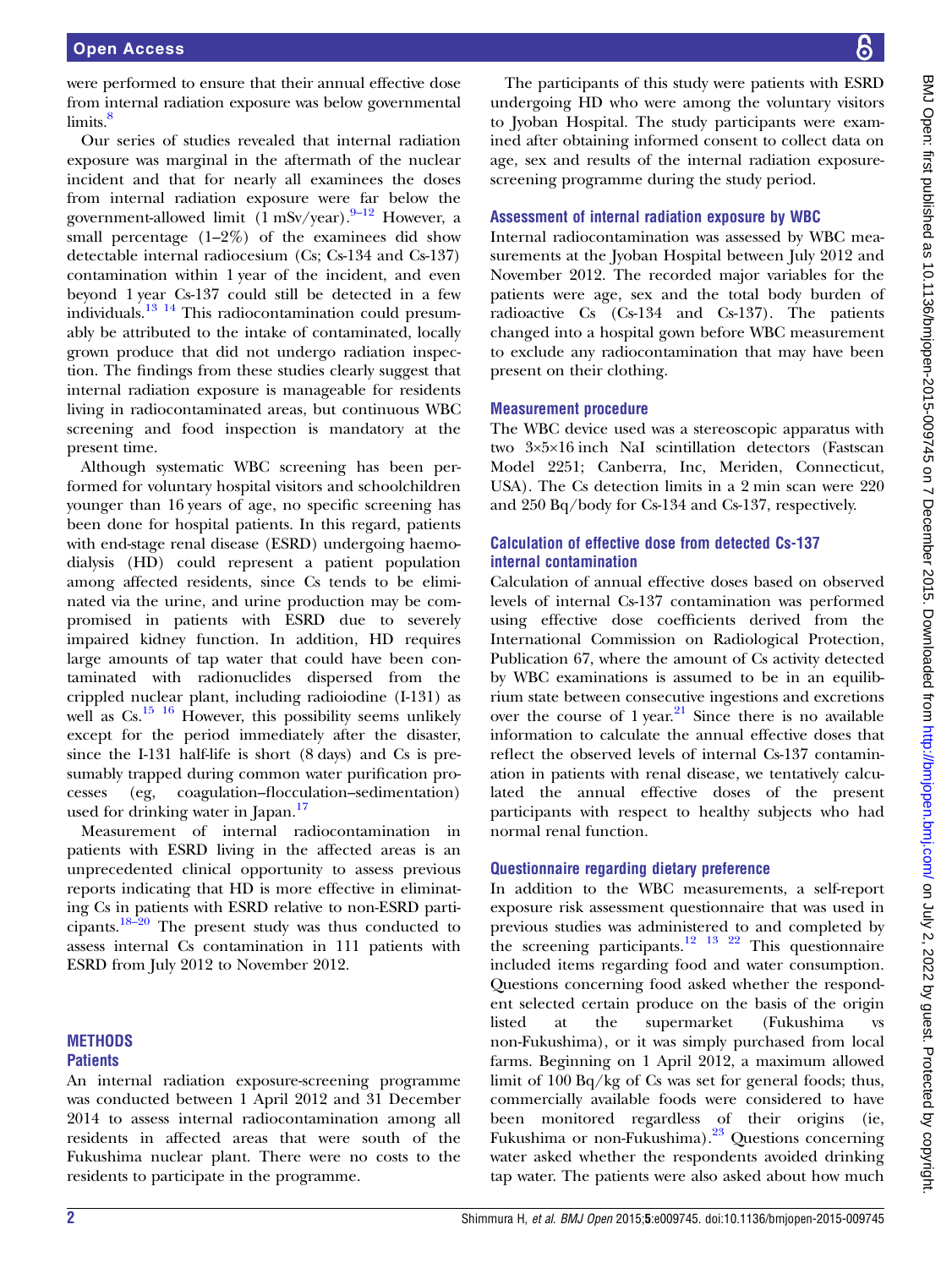<span id="page-2-0"></span>

Figure 1 Levels of Cs-137 internal contamination among patients with end-stage renal disease.

time they spent outdoors. All study participants provided written documentation for informed consent.

#### Statistical analysis

All statistical analyses were conducted using R V.3.2.0.

#### RESULTS

A whole body counter (WBC) radiation exposure screening of 111 patients with ESRD regularly taking HD was conducted in Jyoban Hospital between July 2012 and November 2012. Among the 111 patients, 26 (23.4%) were women, and their ages ranged from 25 to 83 years, with a median age of 61 years.

Internal radiocontamination with Cs was detected for 2 of the 111 participants (figure 1). Of a total of 2503 voluntary hospital visitors who did not have kidney disease and underwent WBC screening during the same period, 238 individuals in the same age range as the study subjects (patients with ESRD) were selected as the control group, which is hereafter referred to as non-ESRD participants with a median age of 53.5 years and 45.0% females (table 1). The percentage of patients with ESRD with detectable Cs  $(1.8\%)$  was lower than that of non-ESRD participants (3.8%), although this difference was not statistically significant (p=0.51, determined by Fisher's exact test). Moreover, among the putative radiocesium released from the crippled Fukushima nuclear plant, only Cs-137 was detected

while Cs-134 levels were below the detection limit (220 Bq/body). The detected Cs-137 levels for the two patients were 257 (for a 75-year-old man) and  $279$  Bq/ body (for a 73-year-old man), which were just over the detection limit (250 Bq/body). The annual effective radiation dose from Cs-137 could be virtually calculated for the two patients to be 0.008 and 0.009 mSv/year, respectively, which are both far below the dose limit for radiation exposure (1 mSv/year) that was set by the government.

The nutrition interview results showed that some participants consumed locally grown rice (42 patients; 37.8%) and vegetables (31 patients; 27.9%) that were not distributed to the market, while meat, fish, mushrooms and milk were more likely to have been commercially obtained ([table 2](#page-3-0)). Relative to non-ESRD participants, the patients with ESRD had significantly more opportunities to consume locally grown produce that was not distributed to the market ( $p<0.01$ ; determined by Pearson's  $\chi^2$  test). Even though the patients with ESRD spent less time outdoors, they were presumed to maintain, at least to a certain extent, a similar lifestyle after the incident in terms of harvesting and collection of food. While the nutrition interview results from 1 of the 2 detected participants were available, this participant regularly consumed undistributed locally grown rice and vegetables.

#### **DISCUSSION**

Two of the 111 (1.8%) patients in the study exhibited detectable but marginal levels of internal Cs-137 contamination, but not Cs-134. The committed effective doses for the two patients were calculated to be 0.008– 0.009 mSv/year, which is far below the government-allowed limit of 1 Sv/year. These findings suggest that the internal Cs contamination in patients with ESRD living in areas affected by the nuclear incident was marginal and that programmes to encourage avoiding intake of uninspected potentially contaminated local foods were successful in preventing undesirable radiocontamination. However, detection of internal radiocontamination levels ended during September 2012, or 18 months after the incident. The detection of

| Month, year         | <b>Non-ESRD examinees</b> |                                                 |          | <b>ESRD examinees</b> |                                                 |           |
|---------------------|---------------------------|-------------------------------------------------|----------|-----------------------|-------------------------------------------------|-----------|
|                     | N                         | <b>Number of Cs-137</b><br>detected individuals | Per cent | $\mathsf{n}$          | <b>Number of Cs-137</b><br>detected individuals | Per cent  |
| July, 2012          | 79                        |                                                 | 8.9      | 47                    |                                                 | 2.1       |
| <b>August, 2012</b> | 41                        | 2                                               | 4.9      | 49                    |                                                 | 0.0       |
| September, 2012     | 33                        | 0                                               | 0.0      | 13                    |                                                 | 7.7       |
| October, 2012       | 40                        | 0                                               | 0.0      | 0                     |                                                 | <b>NA</b> |
| November, 2012      | 45                        | 0                                               | 0.0      | 2                     |                                                 | 0.0       |
| Total               | 238                       | 9                                               | 3.8      | 111                   | 2                                               | 1.8       |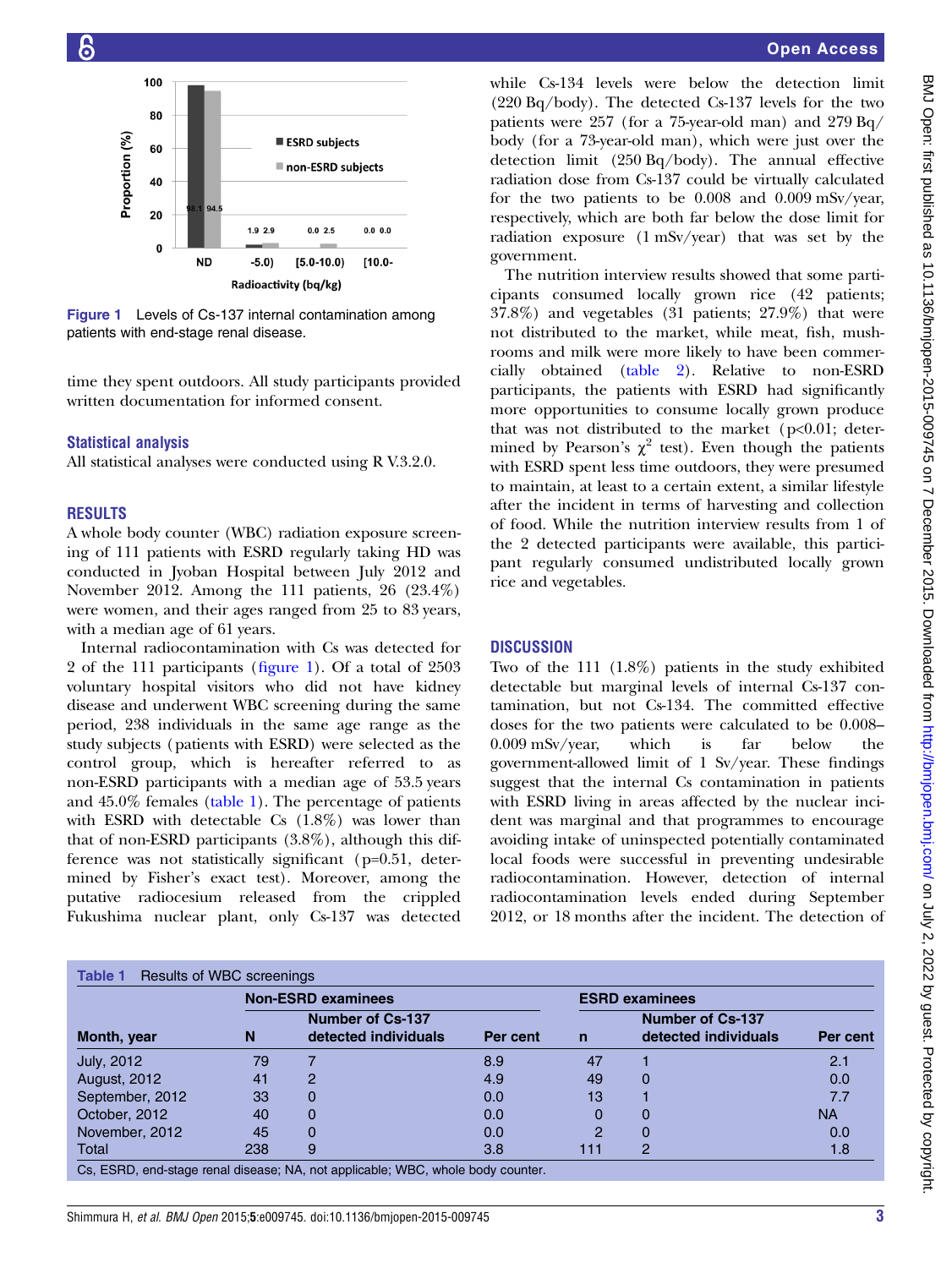<span id="page-3-0"></span>

| <b>Table 2</b> Number of examinees who regularly eat locally |
|--------------------------------------------------------------|
| grown produce which was not distributed to the market        |

|                                | <b>Non-ESRD</b><br>examinees (n=238) |      | <b>ESRD examinees</b><br>$(n=111)$ |      |  |  |  |
|--------------------------------|--------------------------------------|------|------------------------------------|------|--|--|--|
|                                | <b>Number of</b>                     | Per  | <b>Number of</b>                   | Per  |  |  |  |
|                                | examinees                            | cent | examinees                          | cent |  |  |  |
| Rice                           | 50                                   | 21.0 | 42                                 | 37.8 |  |  |  |
| Vegetables                     | 37                                   | 15.6 | 31                                 | 27.9 |  |  |  |
| <b>Mushrooms</b>               | 4                                    | 1.7  | 5                                  | 4.5  |  |  |  |
| Beans                          | 2                                    | 0.8  | 5                                  | 4.5  |  |  |  |
| Fruits                         | 4                                    | 1.7  | 2                                  | 1.8  |  |  |  |
| <b>Milk</b>                    | Ω                                    | 0.0  | 2                                  | 1.8  |  |  |  |
| Meat                           | 1                                    | 0.4  |                                    | 0.9  |  |  |  |
| Fish                           | 3                                    | 1.7  |                                    | 0.9  |  |  |  |
| Total                          | 66                                   | 27.7 | 47                                 | 42.3 |  |  |  |
| ESRD, end-stage renal disease. |                                      |      |                                    |      |  |  |  |

Cs-137 radiocontamination long after the incident supported results from other studies of areas affected by the nuclear plant accident that showed that a very less number of study subjects had detectable levels of internal Cs-137 contamination even 2 years after the incident.

We assume that the detected Cs-137 was derived from contaminated locally grown produce that in particular was consumed soon after the accident, when the supplies of commercially available and uncontaminated food were severely compromised owing to the several month-long evacuations of employees of commercial food distribution companies located within a 50 km radius of the crippled nuclear plant. During this period, some residents within this 30–50 km radius were forced to consume locally grown produce that had not undergone inspections for radiocontamination. Alternatively, the detected internal Cs-137 contamination could have been derived from a continuous intake of uninspected contaminated produce grown in the study subjects' gardens and fields, as was suggested in a previous study.<sup>[13](#page-4-0)</sup> In fact, interviews that assessed the dietary preferences of study subjects (table 2), and particularly one of two participants who showed Cs-137 contamination, suggested that they did indeed consume locally grown produce, presumably from their own garden. In this regard, visitors to the hospital who were seeking medical care also require continuous assessment of internal Cs-137 radiocontamination in addition to the voluntary visitors who underwent WBC screenings.

Earlier reports showing that tap water was radiocontaminated with radioactive substances (I-131, Cs-134, and Cs-137) immediately after the nuclear plant incident suggest that patients with ESRD could have been radiocontaminated during HD that used contaminated tap water for the dialysates.<sup>[15](#page-4-0)</sup> However, dialysates can be successfully purified and decontaminated using reverse osmosis equipment such that radionuclides are present at undetectable levels. Even immediately after the

disaster, Cs appeared to be effectively trapped within muds in riverbeds and areas affected by the tsunami, and was generally undetectable in drinking water in the affected areas. However, monitoring of potential I-131 contamination of tap water immediately after the disaster was most likely to be far more important than internal radiocontamination measurements in patients undergoing HD since I-131 cannot be removed by coagulation–flocculation–sedimentation purification processes, but instead must be removed by special purification measures, including activated charcoal treatment and separation with reverse osmosis membranes. In our HD facility, all tap water used for the dialysates is purified by reverse osmosis and activated charcoal treatment according to standard procedures, which would reduce the likelihood that the radionuclides detected in the patients accumulated after HD treatment. This assumption is further supported by this study where only a few patients with ESRD showed internal radiocontamination. These findings again imply that the detected Cs-137 was most likely derived from contaminated food.

Previous reports of patients with ESRD who experienced radiocontamination from the Chernobyl incident showed that HD was two times more effective at eliminating whole body 137-Cs that remained in patients with ESRD as compared to the healthy examinees, and even for those patients with ESRD who had impaired renaldependent radiocesium excretion.[19 20](#page-4-0) During HD, radiocesium, along with electrolytes and waste products, can be removed by diffusion through a membrane. Since patients with ESRD generally need to undergo several hours of dialysis three times a week, presumably HD should function to excrete Cs-137 as well as or better than normal renal function. From the findings of this study, we assumed that most of the tested patients with ESRD had undetectable levels of internal radiocontamination because they were regularly undergoing dialysis and the WBC screening was performed over 15 months after the incident.

More unexpectedly, the percentage of patients with ESRD who had detectable levels of radiocontamination  $(2/111=1.8\%)$  did not statistically differ from those seen for voluntary hospital visitors during the same period  $(9/238=3.8\%$ , [table 1](#page-2-0)). The reasons behind this similar detection rate between patients with ESRD and healthy patients are unclear at this stage due to the less number of participants included in the study. However, from information gathered from interviewing study participants to determine their dietary preferences, relative to non-ESRD participants, the patients with ESRD had significantly more opportunities to consume locally grown produce that was not distributed to the market  $(p<0.01)$ . To reduce the long-term health risks of radiation for patients with ESRD, long-term measures, including continuous monitoring of internal contamination by WBCs, in addition to assessment of agricultural product contamination and public education efforts, are essential to prevent radiocontamination in the future.